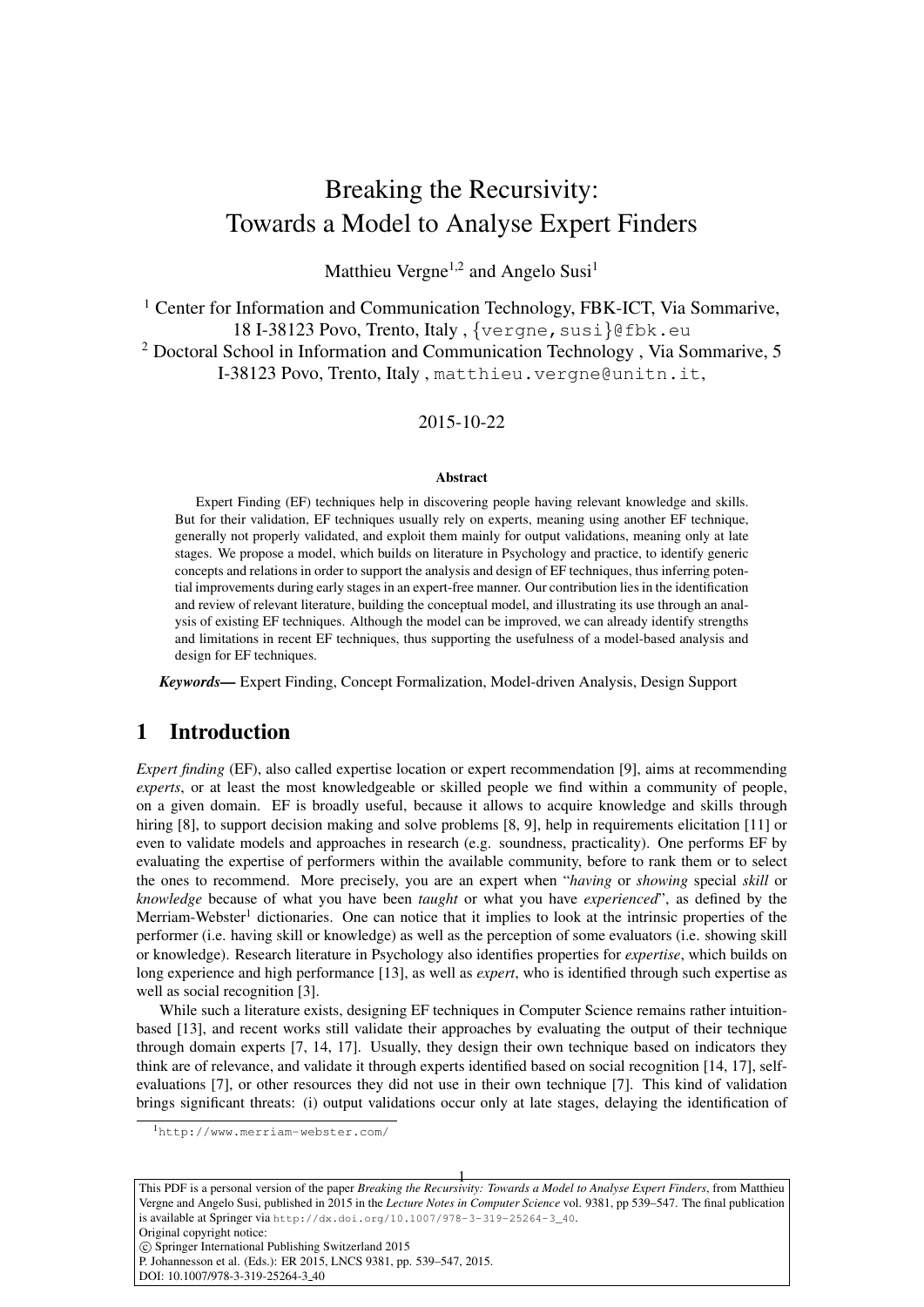inadequate techniques, and (ii) we need an already valid EF technique to find these domain experts. We faced this situation for our own EF approach [\[15\]](#page-6-3) and it hurts the reliability of the validation process, thus we need to find a way to validate EF techniques without relying on domain experts, or at least not only on them.

After clarifying the problem and issues we want to tackle in Section [2,](#page-1-0) this paper contributes to the research community by (i) identifying some *relevant literature* in Psychology and EF techniques in Section [3,](#page-1-1) (ii) starting the building of a generic, grounded *conceptual model* for expertise evaluation in Section [4.1,](#page-3-0) and (iii) performing a *model-driven analysis* of the described EF techniques to illustrate its use in Section [4.2.](#page-3-1) While our research exploits both the perspectives of the *performer* and the *evaluator* provided by the literature, we restrict here to the latter and add a perspective on the *evaluation* (perception of the evaluator) to focus on EF techniques. Our model, which relies on scientific evidences in expertise evaluation in general, focuses on the foundational basis for the early stages (design and implementation) of an EF technique, thus offering a good complement to output validations through domain-specific experts. We are convinced that other interpretations from the modelling community and other references could help in building a more complete and reliable expertise evaluation model. In the long term, having such a complete model with proper guidelines could help evaluating existing EF techniques through a modeldriven analysis by identifying strengths and limitations, and to fasten the design of new EF techniques by suggesting expertise indicators.

# <span id="page-1-0"></span>2 Expert Finding for Expert Finding: a Recursive Problem

EF is an important task, especially in research where we exploit the knowledge of domain experts to validate conceptual models and the outputs built based on them. A significant problem is that it also applies to EF techniques themselves, which aim at recommending domain experts from a given community, and thus to validate their recommendations through domain experts [\[7,](#page-5-4) [14,](#page-6-1) [17\]](#page-6-2). They find their "validation experts" through social recognition [\[14,](#page-6-1) [17\]](#page-6-2), self-evaluations [\[7\]](#page-5-4), or other resources not used in their own approach [\[7\]](#page-5-4).

This "recursive" problem makes EF techniques hard to validate, because the domain experts could be biased [\[1\]](#page-5-5) and have limited knowledge on the actual expertise of other people in the community [\[9\]](#page-5-0), leading to a poor validation. We could think for instance about Open Source forums or international companies, where hundreds of people can be involved, thus making it hard to know everyone and in particular who are the most experts. One could consider different cases of application of the EF technique to mitigate this issue, but trying to find and involve the relevant experts could require a significant amount of time and effort. Moreover, this kind of validation focuses on the output of the EF techniques, meaning that we could assess the effectiveness of the technique only in late implementation stages. One could rely on EF techniques already employed in the community, assuming they are empirically validated, but it could lead to techniques which are hard to generalize to other contexts [\[9\]](#page-5-0).

In this paper, we build an initial, generic conceptual model of expertise evaluation, to support early analysis without relying on domain experts. In particular, we would like to know (i) which concepts and relations are generic enough to appear in this model, implying the review of some relevant literature, (ii) which strengths and limitations can already be found in existing EF techniques, thus analysing them in the light of our model, (iii) and which parts of the model should be completed or refined, thus discussing the current state of the model in the light of the previous analysis. Consequently, this paper provides a model which can already support such analysis, but which could be further improved and validated.

# <span id="page-1-1"></span>3 Expert Finding Literature Review

#### <span id="page-1-2"></span>3.1 Recent Expert Finding Techniques in Computer Science

Some EF techniques rely on *direct* contributions of performers to evaluate their expertise. For example, Mockus and Herbsleb [\[10\]](#page-5-6) analyse the amount of code written in a piece of a software to identify knowledgeable programmers. They rank them relatively to the number of changes they made on the source code, possibly restricting the counting to a given period of time. Similarly, Serdyukov and Hiemstra [\[12\]](#page-6-4) analyse the content of many documents to identify the contributions of their different authors, which helps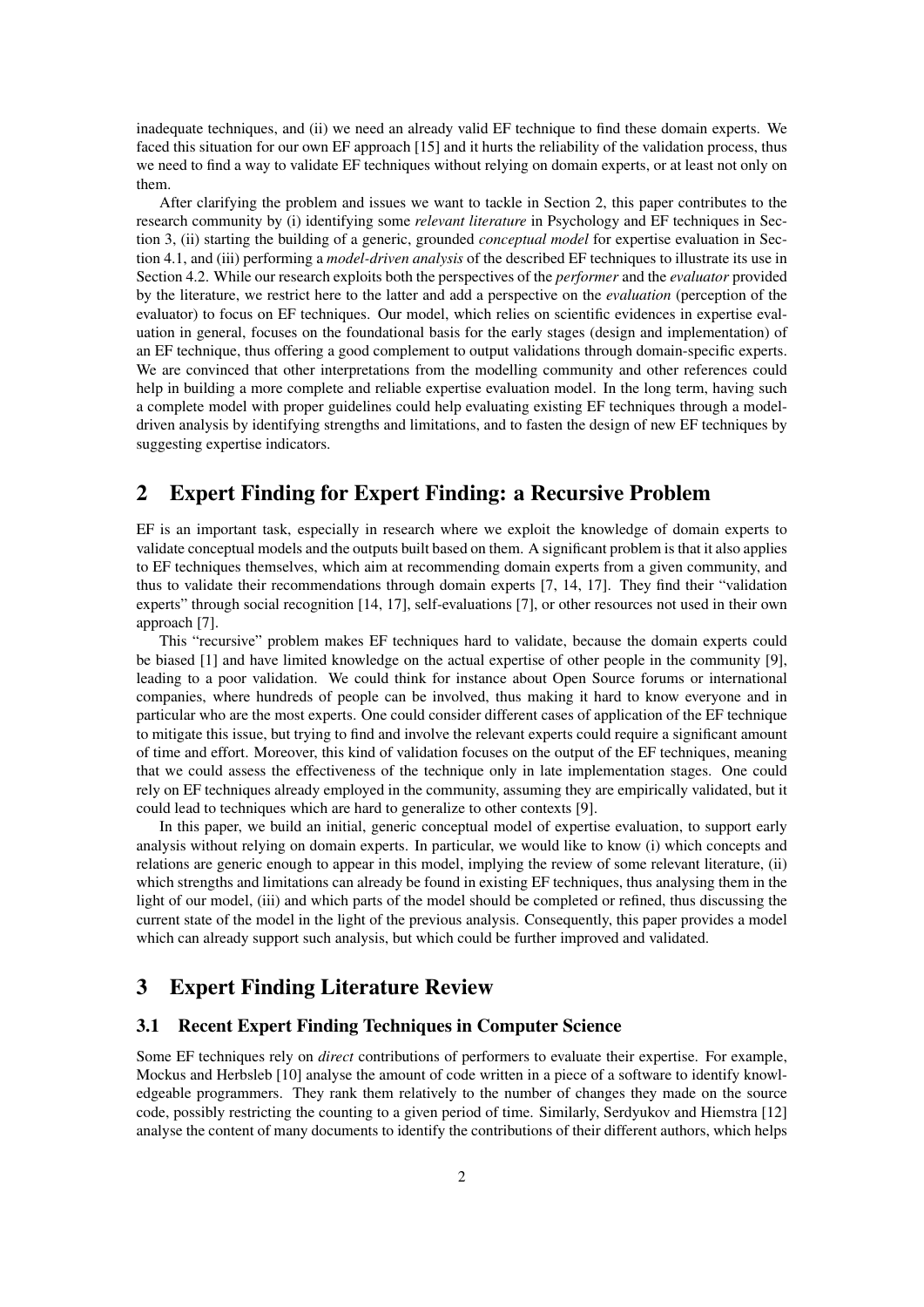in identifying their potential knowledge (i.e. terms used). They compute the probability that a given document or a given term relates to a given author and, when looking for experts related to a specific term, sum up the corresponding probabilities to rank the authors.

Other EF techniques rely on *indirect* indicators, especially how much people are recognized as experts into a given community. Zhang et al. [\[17\]](#page-6-2) look at question/answers forums in an online community to identify people seeking and providing knowledge. In their work, they compare several algorithms to rank people, starting from the simple counting of answers, assuming it is positively correlated with the level of expertise. Another algorithm combines it with the number of questions written, which should be negatively correlated to the level of expertise. A third algorithm propagates these values over the community (PageRank-like), so that people answering questions from experts are themselves considered as more experts.

Finally, some works combine both indicators, direct as well as indirect, for evaluating expertise. Karimzadehgan et al. [\[7\]](#page-5-4) exploit the content of the e-mails of employees to retrieve their potential knowledge (i.e. terms and topics), but also exploit hierarchical similarities among employees. They compute probabilities similarly to Serdyukov and Hiemstra [\[12\]](#page-6-4), but smooth the results between hierarchicallyrelated employees to mitigate the potential lack of data for some of them. We also proposed our own approach [\[15\]](#page-6-3) which explicitly intended to exploit direct evidences of knowledge (i.e. terms and topics) added to social aspects (i.e. roles). We counted co-occurrences, such as how many times someone used a term, a term is used in a topic, or a role is assigned to someone, to build a weighted graph and compute and propagate probabilities all over it, allowing us to rank people.

## 3.2 Expertise in Psychology

Behind the fact that some EF techniques use specific indicators, we are also interested in how, generally, people build their own expertise, in order to find what are the relevant indicators to consider. Ericsson [\[2\]](#page-5-7) summarizes a broad literature on this purpose. In particular, an *acceptable level of proficiency* requires some months of experience during which the performer will focus on the actions to perform while avoiding gross mistakes, like in school or any other training course. An *average, independent professional proficiency*, which means performing in an autonomous way, requires often several years, what we call a *lengthy domain-related experience*, to become fluent in the domain-relevant activities. However, what differentiates the average professional, who maintains his level by executing routine work, from the domain *expert* (or *master*) is the continuation of *deliberate practice* to fix weaknesses [\[5\]](#page-5-8).

Focusing more on the perspective of someone looking for experts, the main perspective for EF, we can consider the review of Chi [\[1\]](#page-5-5) who presents the two main approaches used to study expertise. The *absolute approach*, on one hand, studies exceptional people to understand what distinguishes them from the masses, in order to identify the properties which allow to reach the top (potentially some innate capacities). The *relative approach*, on the other hand, focuses on distinguishing people within a common, domain-related group, in order to identify what can be provided to the less experts to reach the level of the more experts. Chi [\[1\]](#page-5-5) also summarizes the *properties* which seem to characterize experts, who excel for example by generating better solutions faster, perceiving deep features, identifying lacks and errors, and managing better their resources (e.g. skill, knowledge, sources of information). However, she also highlights that experts fail in showing similar excellence in different domains and in judging non-expert abilities, as well as they can be over-confident in their abilities, overlook details, and show more biases when their expertise does not apply.

While the literature provide us useful indicators to consider. Ericsson [\[2\]](#page-5-7) notices that people evaluating the expertise of a performer often rely on simple experience-based indicators, which do not help in finding the highest experts. In these "good but not best" indicators, we can find the length of experience in the domain, the accumulated accessible knowledge, the completed education and the social reputation. In order to identify the highest experts, one need to look at *reproducibly superior performance* on representative, authentic tasks which require domain-specific experience, like a chess master should find the best move on a chess board already set up. However, when such direct evidences are lacking, we think that evidences of deliberate practice could help identify expert-like behaviours, complementing the simple experience-based indicators criticized by Ericsson [\[2\]](#page-5-7).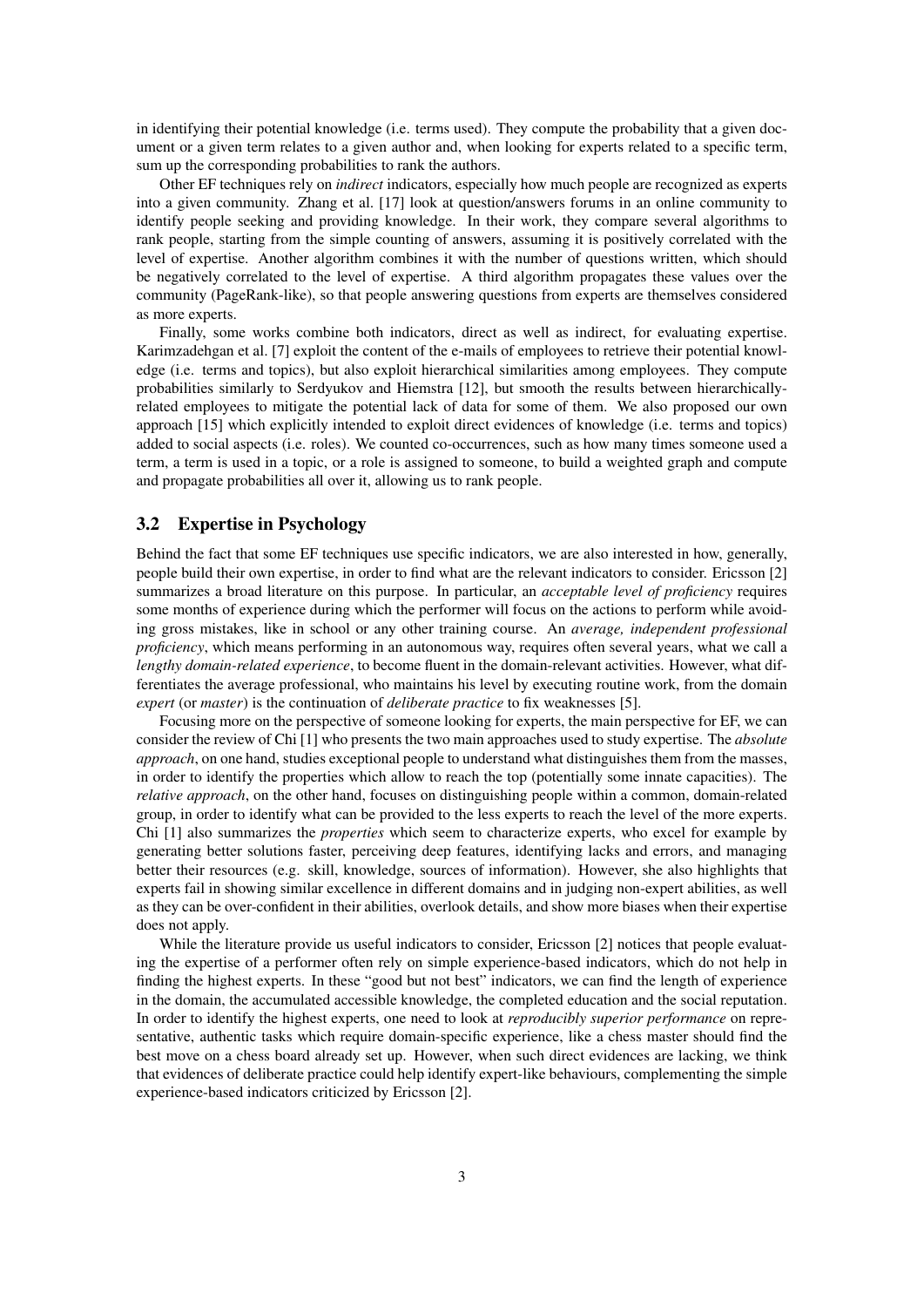# 4 Conceptual Model of Expertise Evaluation

#### <span id="page-3-0"></span>4.1 Conceptual Model

In order to differentiate common terms from the concepts introduced by the model, shown in Figure [1,](#page-4-0) we use This Font for the concepts of the model.

We start by modelling the the *domain* relating the performer and evaluator, which starts from the Domain root concept (e.g. databases, or DB) and assume that it relates to a Domain Community. Within this Domain Community, we will find the Performers (e.g. DB programmers) who produces the Outcomes (i.e. products, services or ideas) relevant to the Domain. We will also find the Evaluators (e.g. recruiters) evaluating these Performers based on their Outcomes, and who will influence/be influenced by some Social Recognition. In order to perform well and to produce creative ideas, a Performer hopefully consider already existing Outcomes which have been recognized as Domain Prior Achievements, meaning Outcomes which have received a significant amount of Social Recognition from previous Evaluators (Ericsson [\[4\]](#page-5-9)).

From the perspective of the Evaluator, one considers the Outcomes of a Performer in order to build the Perceived Expertise. More precisely, the Evaluator should identify evidences of Lengthy Domain-Related Experience (e.g. 10 years experience in DB) to assess a reasonable level of expertise, and evidences of Reproducibly Superior Performance (e.g. several projects with complex data) for the highest levels of expertise (Sonnentag et al. [\[13\]](#page-6-0), Ericsson [\[2\]](#page-5-7)). Additionally to these direct evidences inferred from the Outcomes, some other Evaluators could have provided their own Perceived Expertise (e.g. LinkedIn endorsements), leading to the building of some Social Recognition, which can be reused by the current Evaluator to refine or complete his or her judgement (Ericsson [\[3\]](#page-5-3)). Going further in detail, we decompose the Perceived Expertise into both the Perceived Domain Knowledge and the Perceived Domain Skills. They correspond to the specific items supporting the identification of Lengthy Domain-Related Experience and Reproducibly Superior Performance. These items, however, should be known by the Evaluator in order for him to identify them, thus he should have some Owned Domain Knowledge.

Because we focus on EF techniques, we go even further in the granularity of *evaluator* by modelling the *evaluation* he produces. A Performance Evaluation represents the Perceived Expertise of an Evaluator, and can be an Absolute Performance Value or a Relative Performance Value (Chi [\[1\]](#page-5-5)). Typically, we use Performance Levels to express Absolute Performance Values, while we compare Performers through Performers Orderings to express Relative Performance Values. Going more in detail for the Performance Level, a concrete scale can be used, such as the Novice-Master scale described by Chi [\[1\]](#page-5-5) (table 2.1, p. 22). If the Evaluator cannot use a concrete scale, he can rely on evidences of Lengthy Domain-Related Experience to assess an Average Performance Level, while additional evidences of Reproducibly Superior Performance would help identifying the Highest Performance Levels (Sonnentag et al. [\[13\]](#page-6-0), Ericsson [\[2\]](#page-5-7)).

#### <span id="page-3-1"></span>4.2 Preliminary Analysis of Expert Finding Techniques

By analysing the works presented in Section [3.1,](#page-1-2) we can see that Serdyukov and Hiemstra [\[12\]](#page-6-4) focus mainly on Perceived Domain Knowledge items by identifying the terms used. In particular, by evaluating how much a person contributes compared to all the others (via normalization), these approaches infer Absolute Performance Values (i.e. probabilities) and recommend the people having the highest ones. While we could imagine that the values computed could help to infer Performance Levels, this approach would need to be completed with correlations between their values and proper levels. Moreover, while such approach is probably efficient to build the Perceived Domain Knowledge, it lacks the Perceived Domain Skill dimension. Going further, these approaches probably identify evidences of domain-related experience but not necessarily of Lengthy Domain-Related Experience, making it difficult to assess even an average level, unless the assumption of a lower bound expertise can be supported by the specific type of documents considered (e.g. peer-reviewed papers accepted for publication). Such assumptions, however, would probably not help in discriminating good from exceptional Performers, meaning finding evidences for Reproducibly Superior Performance.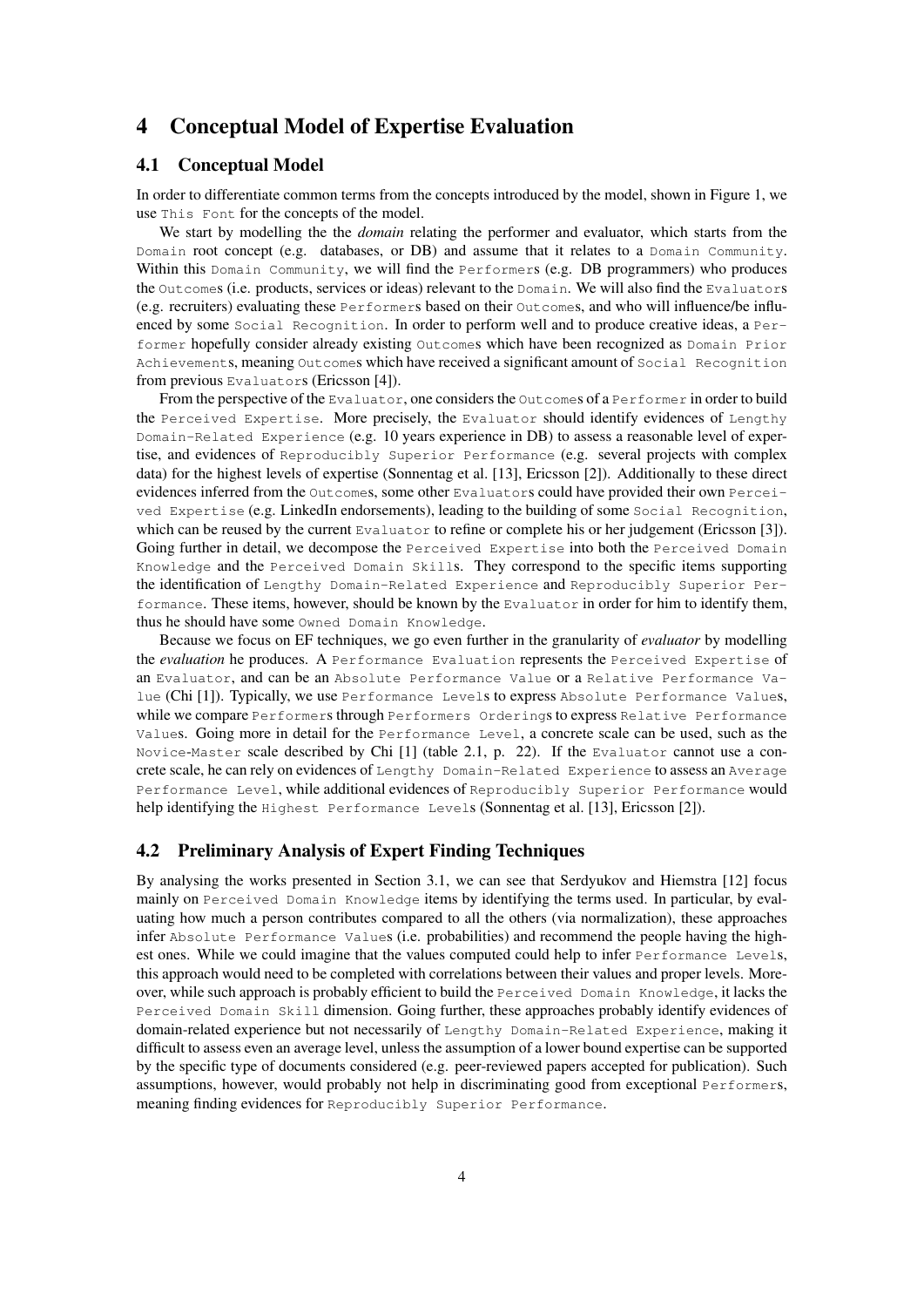

<span id="page-4-0"></span>Figure 1: Conceptual model of the Domain (a), Evaluator (b), and Performance Evaluation (c).

Summarizing on the other works presented in Section [3.1,](#page-1-2) social approaches like Zhang et al. [\[17\]](#page-6-2) consider Social Recognition indicators to provide Performers Orderings (i.e. one is less expert than another) or Performance Levels (e.g. *Newbie* or *Top Java expert*). Once again, this approach lacks the identification of Perceived Domain Skills, and they also suffer the same difficulties than Serdyukov and Hiemstra [\[12\]](#page-6-4) to identify clear evidences for Lengthy Domain-Related Experience as well as Reproducibly Superior Performance. We retrieve these difficulties in approaches combining documents and social analysis, like Karimzadehgan et al. [\[7\]](#page-5-4) and our own approach [\[15\]](#page-6-3). Although they combine Social Recognition indicators (hierarchy for the former, roles for the latter) with Perceived Domain Knowledge indicators (terms and topics), they ignore the Perceived Domain Skills.

Only Mockus and Herbsleb [\[10\]](#page-5-6) provide a rather complete approach by considering the commits (changes on a software) made by programmers. Commits are, at the same time, good indicators of Perceived Domain Skills (coding skills are major skills in software) as well as Perceived Domain Knowledge (module modified, names of the variables added/removed/changed, etc.). The number of commits made over time can also show a Lengthy Domain-Related Experience, while frequencies of commits per month could show reproducible performances, although it does not necessarily support the high quality required by Reproducibly Superior Performances. Thus, while they already provide supports and results, our model highlights why they are able to do so and identifies potential improvements (i.e. identifying the highest levels of expertise). Though, these good results should be contrasted with the fact that this approach targets a specific Domain (software implementation) while the other approaches try to be more generic, making the task more difficult.

# 5 Discussion and Conclusion

Through this paper, we have seen that EF techniques for finding experts in a given domain involves generally a "recursive" problem, by relying on domain experts to validate it, while other validation methods could be used. In particular, we showed that we can build a generic, grounded model to analyse EF techniques during early stages (design and implementation) by relying on literature in other domains, like Psychology.

However, we should notice a significant incompleteness in our model, like the inability to relate the specific formulae of the existing techniques to specific concepts in the model (i.e. modelling the *evaluation processes*). We also miss notions like time, which is critical to identify Lengthy Domain-Related Experience, and relations between Perceived Domain Knowledge/Skill and Lengthy Domain-Related Experience. Going back to the literature already cited, we did not consider the expert properties provided by Chi [\[1\]](#page-5-5) (i.e. generate better solutions faster, fail in judging non-expert abilities, etc.), while it could provide relevant indicators to exploit. Similarly, we rely exclusively on literature in Psychol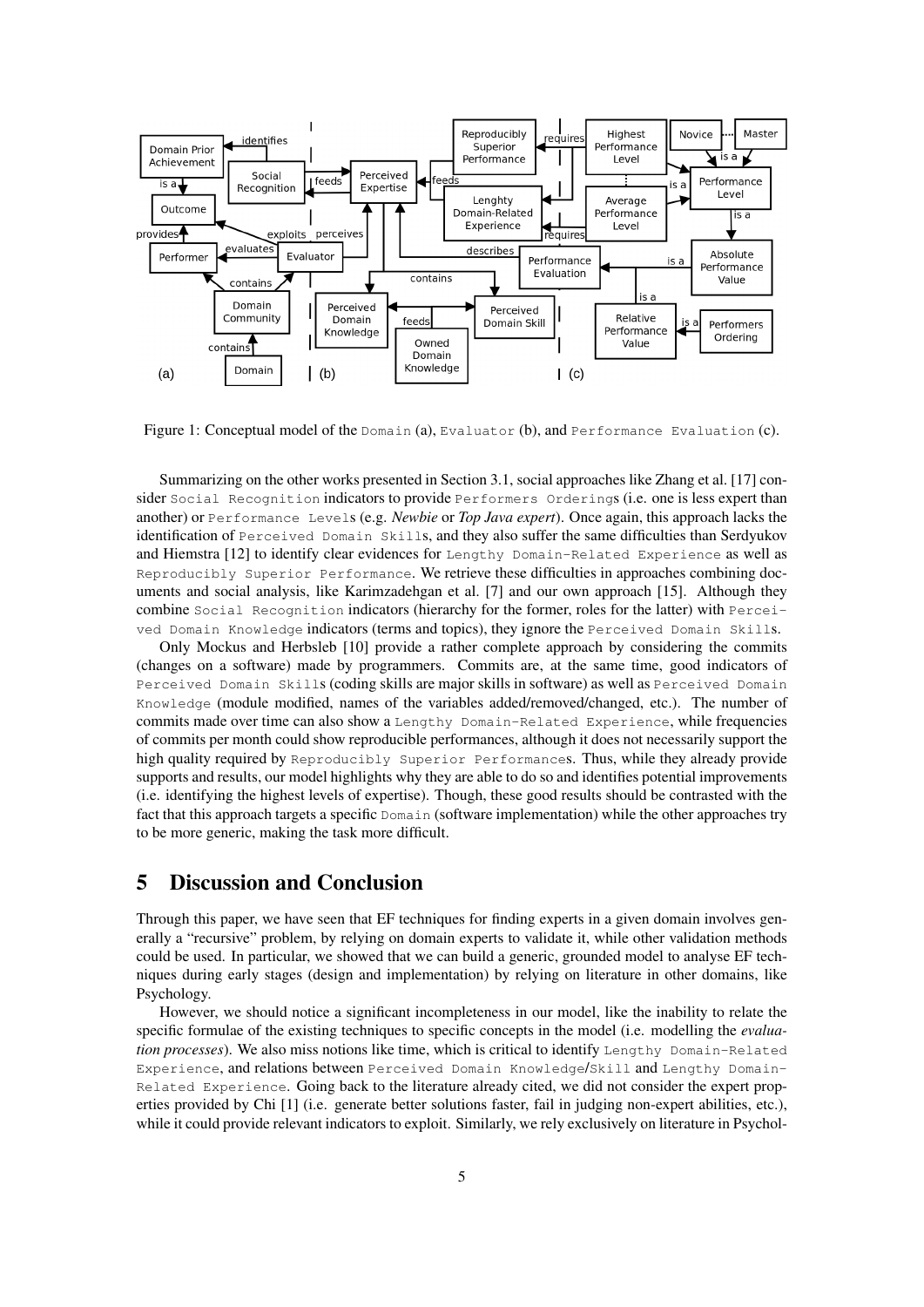ogy to identify the main concepts (top-down), while it could be complemented with systematic literature reviews of existing EF techniques to identify relevant lower level concepts (bottom-up, like [\[16\]](#page-6-5)). Other perspectives could also be considered, like creativity [\[4\]](#page-5-9) (i.e. producing something new and useful), which seems to be a way to identify some of the highest experts.

Based on this conceptual model and its limitations, we think that discussions within the research community about EF design and validation could be of relevant interest, and we encourage people to exchange interpretations and further formalization. From these exchanges, relevant future works could be to have a better formalization of this model, not only more complete but also more rigorous, for instance by using ontologies like in [\[6\]](#page-5-10). We also think that a systematic literature review of the existing EF techniques could be useful, not only to identify concrete indicators, but also to see how the existing techniques could be classified with such a model. For example, categories of EF techniques focusing on knowledge indicators could be particularly suited for contexts lacking skills indicators, leading to recommend the right EF techniques depending on the context at hand.

#### References

- <span id="page-5-5"></span>[1] Michelene T. H. Chi. Two Approaches to the Study of Experts' Characteristics. In K. A. Ericsson, N. Charness, P. J. Feltovich, and R. R. Hoffman, editors, *The Cambridge handbook of expertise and expert performance*, pages 21–30. Cambridge University Press, New York, NY, US, 2006.
- <span id="page-5-7"></span>[2] K. A. Ericsson. The Influence of Experience and Deliberate Practice on the Development of Superior Expert Performance. In K. A. Ericsson, N. Charness, P. J. Feltovich, and R. R. Hoffman, editors, *The Cambridge handbook of expertise and expert performance*, pages 683–703. Cambridge University Press, New York, NY, US, 2006.
- <span id="page-5-3"></span>[3] K. A. Ericsson. An Introduction to Cambridge Handbook of Expertise and Expert Performance: Its Development, Organization, and Content. In K. A. Ericsson, N. Charness, P. J. Feltovich, and R. R. Hoffman, editors, *The Cambridge handbook of expertise and expert performance*, pages 3–19. Cambridge University Press, New York, NY, US, 2006.
- <span id="page-5-9"></span>[4] K. Anders Ericsson. Creative expertise as superior reproducible performance: Innovative and flexible aspects of expert performance. *Psychological Inquiry*, 10(4):329–333, 1999.
- <span id="page-5-8"></span>[5] K. Anders Ericsson, Ralf Th Krampe, and Clemens Tesch-romer. The role of deliberate practice in the acquisition of expert performance. *Psychological Review*, 100(3):363–406, 1993.
- <span id="page-5-10"></span>[6] Maryam Fazel-Zarandi, Mark S. Fox, and Eric Yu. Ontologies in Expertise Finding Systems: Modeling, Analysis, and Design. In Mohammad Nazir Ahmad, Robert M. Colomb, and Mohd Syazwan Abdullah, editors, *Ontology-Based Applications for Enterprise Systems and Knowledge Management*, pages 158–177. IGI Global, 2013.
- <span id="page-5-4"></span>[7] Maryam Karimzadehgan, Ryen W. White, and Matthew Richardson. Enhancing Expert Finding Using Organizational Hierarchies. In Mohand Boughanem, Catherine Berrut, Josiane Mothe, and Chantal Soule-Dupuy, editors, *Advances in IR*, number 5478 in LNCS, pages 177–188. Springer, January 2009.
- <span id="page-5-1"></span>[8] Mark T. Maybury. Expert finding systems. *MITRE Center for Integrated Intelligence Systems Bedford, Massachusetts, USA*, 2006.
- <span id="page-5-0"></span>[9] David W. McDonald and Mark S. Ackerman. Just Talk to Me: A Field Study of Expertise Location. In *Proc. of the Conference on CSCW*, pages 315–324, New York, NY, USA, 1998. ACM.
- <span id="page-5-6"></span>[10] Audris Mockus and James D. Herbsleb. Expertise browser: a quantitative approach to identifying expertise. In *Proc. of the 24th ICSE*, pages 503–512, New York, NY, USA, 2002. ACM.
- <span id="page-5-2"></span>[11] J.G. Mohebzada, G. Ruhe, and A. Eberlein. Systematic mapping of recommendation systems for requirements engineering. In *2012 ICSSP*, pages 200 –209, June 2012.